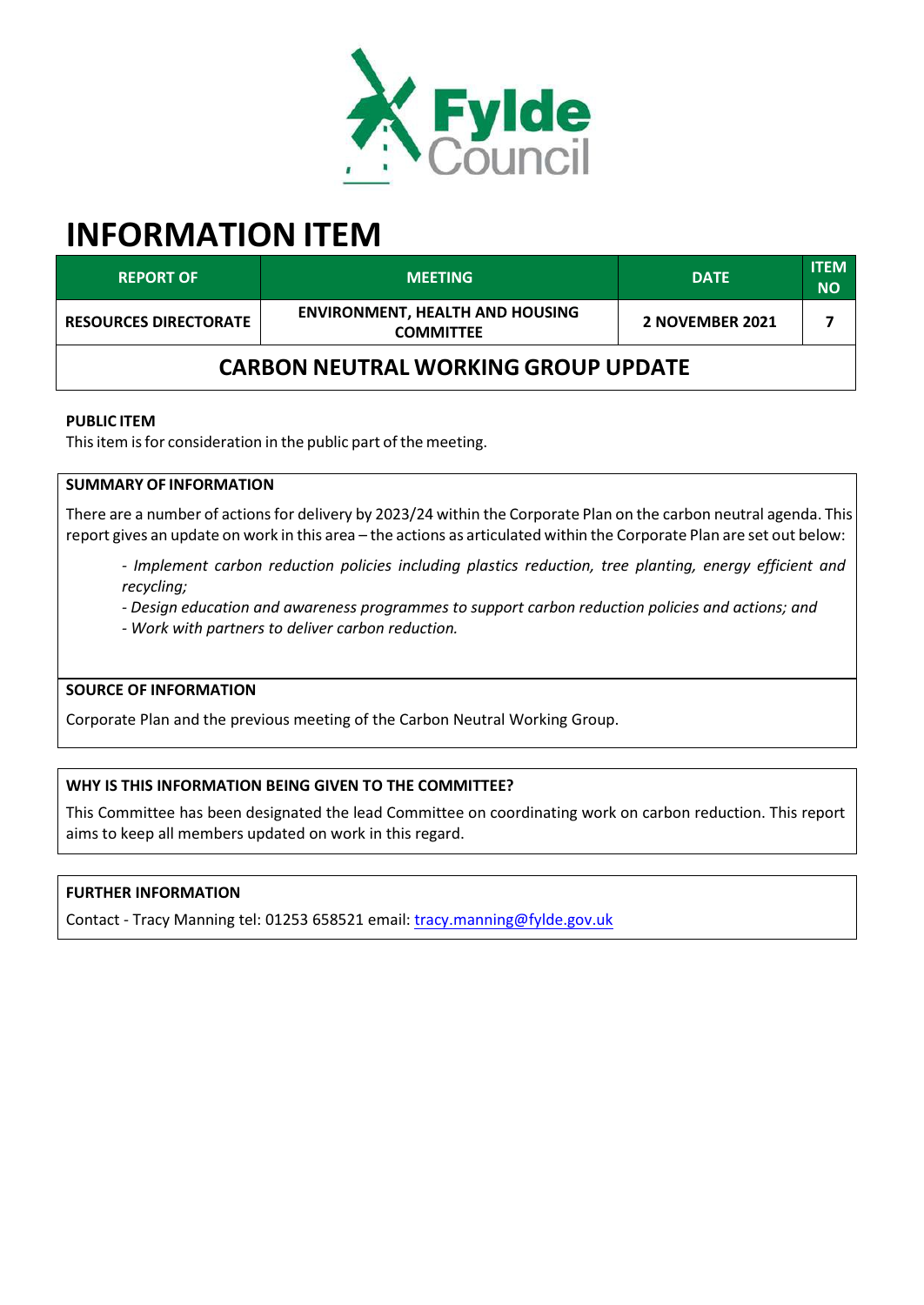

# **Notes Carbon Neutral Working Group**

| Date:              | Thursday, 7 October 2021                                                                                                     |  |
|--------------------|------------------------------------------------------------------------------------------------------------------------------|--|
| Venue:             | Town Hall, St Annes                                                                                                          |  |
| <b>Present:</b>    | Councillors                                                                                                                  |  |
|                    | Tommy Threlfall (Chairman), Frank Andrews, Mark Bamforth, Noreen Griffiths,<br>Karen Henshaw, Stan Trudgill and Viv Willder. |  |
|                    | <b>Officers</b>                                                                                                              |  |
|                    | Tracy Manning, Kathy Winstanley, Mark Evans, Steve Fulton, Andrew Loynd and<br>Gareth Matthews.                              |  |
| <b>Note Taker:</b> | Hannah Kirk                                                                                                                  |  |

#### 1. Introductions and apologies

The Chairman, Councillor Tommy Threlfall, welcomed those in attendance to the meeting.

Apologies were received from Councillor Bobby Rigby.

#### 2. Presentation from Blackpool Transport

James Carney, Finance and Commercial Director at Blackpool Transport, was invited to introduce a presentation to all members of the Council on their work towards net-zero public transport across Fylde. In doing so, he highli ghted the Zero Emissions Bus Regional Areas (ZEBRA), a £126 million fund which set out to promote electric bus t ransportation across England. Blackpool Council was one of the 17 authorities selected for phase 2, which requ ired the development of a business case for investment. It was planned for to fund an overhaul of the Rigby Road Depot, installing electric charging points and introducing 115 electric buses.

Further to this, Mr. Carney also provided an overview of the National Bus Strategy (NBS), which encouraged Local Transport Authorities to commit to enhanced partnerships with the public transport operators. This would see an i ncrease in the frequency, reliability and affordability across bus services. It was explained that Blackpool Transport had been making improvements in line with the NBS for some time, including a whole fleet of new buses and con tactless payments on board.

Following questions, the Chairman offered his thanks to Mr. Carney for his presentation and extended an i nvitation for him to return to the Working Group with further updates in the future.